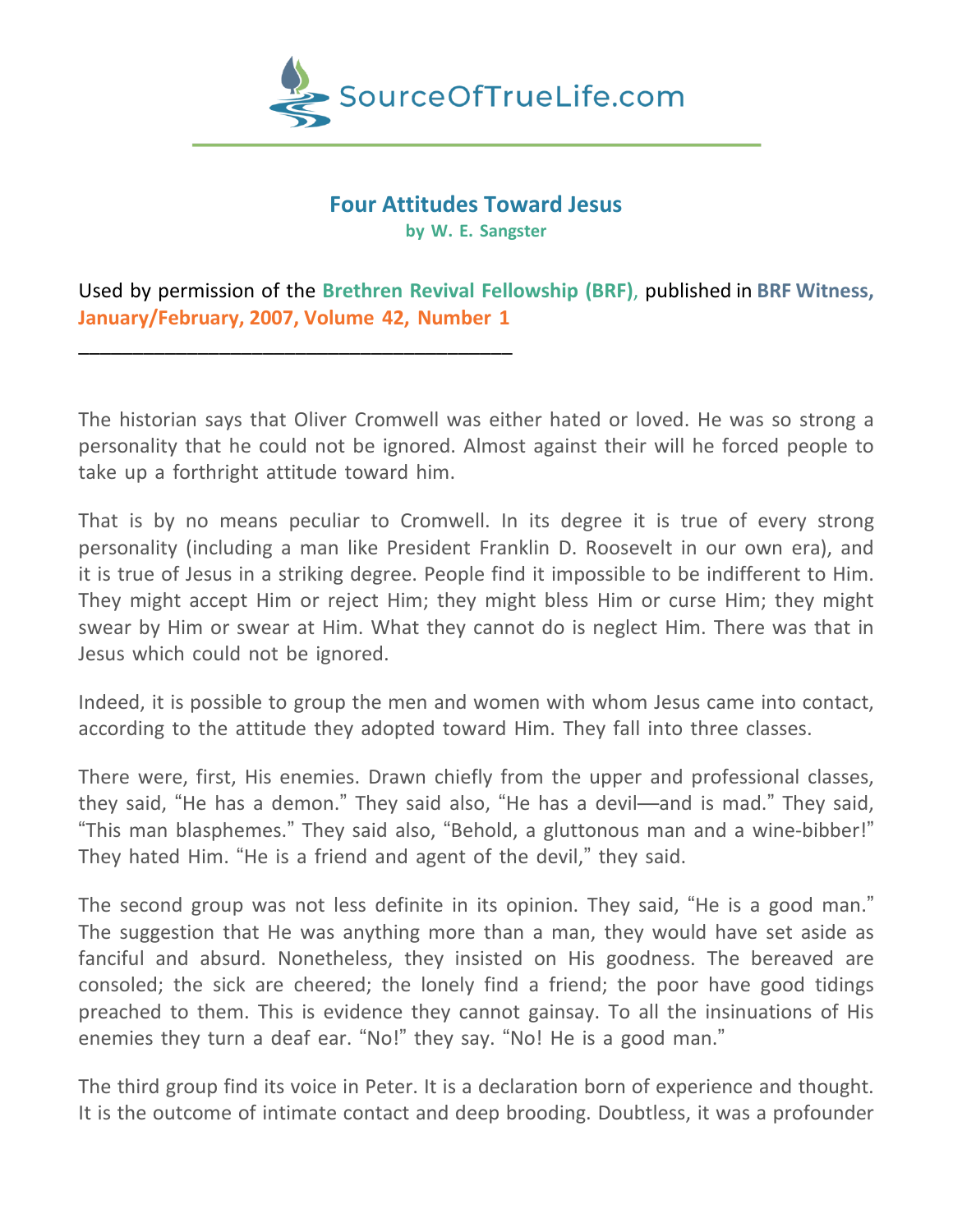statement than Peter himself perceived in the moment of its utterance. "You are the Christ," he said, "the Son of the living God."

So we have an ascending scale. "He has a demon." "He is a good man." "He is the Christ." Very simply, I want to thread my way along that upward path. I do not travel as a systematic theologian seeking the deep abstraction, nor yet as an encyclopedist, covetous of every scrap of evidence. I travel as a simple wayfaring man, pondering the reasons a wayfarer may. Frankly, I want to stand with Peter—or climb yet higher and say with Thomas, "My Lord and my God."

I cannot pretend to be unbiased or to set out on this quest without a particular hope in my heart. I live in a dark world. If I can be sure of Jesus, who He was and what He said, I can go forward unafraid. If I can be certain of Him, I will dread nothing. Walk at my side now. Let us be sure what we think of Jesus Christ.

## **1. I WILL BEGIN WITH THOSE WHO SAY, "HE HAS A DEMON."**

It is hard to believe that people ever accused Jesus of complicity with the devil. It is not hard to believe that they thought Him mad. The modern world has grave doubts still of His sanity. It is not hard to believe that they suspected Him, on one occasion at least, of blasphemy; the orthodox Jew would be shocked at anybody who claimed to forgive sin.

But is hard to believe that humans ever accused Jesus of being in league with the devil or of having a set determination to be vile. Only bitter hatred could have brought them to that.

To begin with, there was the evidence of His blameless life. "He went about doing good." He was free from crude ambition, exhibitionism, and common self-seeking. His chief interests were clearly spiritual. His sublime teaching about God and His uncanny knowledge of the human heart, both tell of a soul of the rarest quality. His own fierce condemnation of sin is burning in its intensity.

All this must have been clear to any discerning and unprejudiced man who met Him in the days of His flesh.

Nor does the evidence end there. From the hundred other reasons that we could employ for rejecting this base slander, I will select one.

It is freely allowed that no man is a hero of his close personal attendants. The world may speak of him in superlative terms, but the servant who sees him at all odd hours at night when he is overtired, in the morning before he is properly awake, when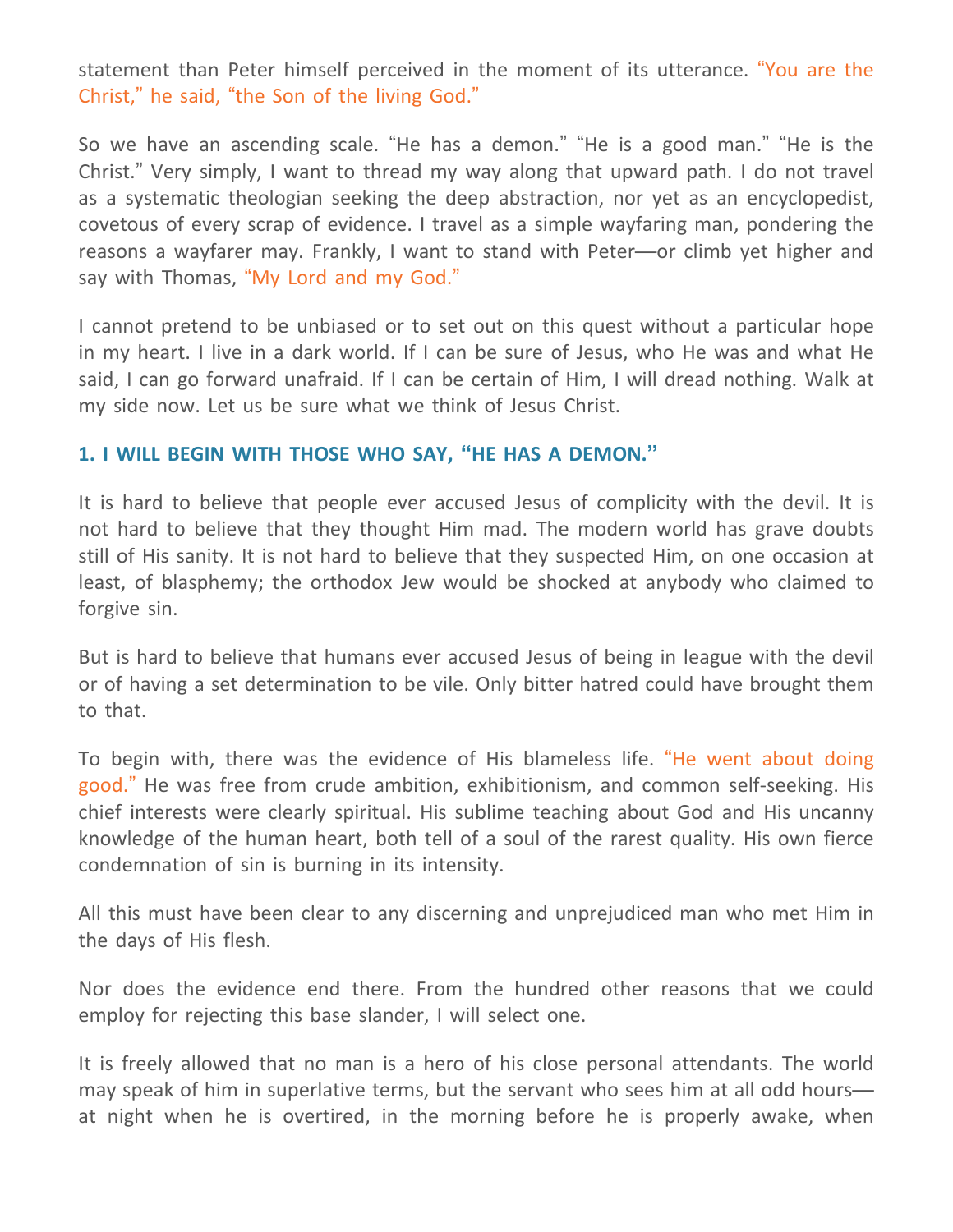business over presses, when disappointment comes, when he is off guard and under no temptation to pose–this man does not normally think of his master as a hero. He knows the other side.

It is easily possible to know too much about some people. I remember from my college days that the head gardener never came to the college chapel when a student was planned to preach. He said, half in jest and half in earnest, "I know 'em; I grow 'em. I'm like the man who works at a jam factory; he has no taste for jam."

But who were the first to claim that Jesus was sinless, and used of Him the awesome name of "God"? It was the disciples! These were the men who had shared every kind of experience with Him that mortals could share. They were men who had seen Him at all hours of day and night, who had seen Him tired, hungry, disappointed, scorned, abused, and hunted to death, who had ridden with Him on a wave of popularity, and hidden with Him from inquisitive miracle mongers, who had met Him when He came down from a sleepless night of prayer on the hillside, and known Him when He was physically overworked and emotionally overwrought. These were the men–eleven of them–who, with amazing unanimity, declared Him to be the sinless One.

It is an extraordinary testimony. To any unbiased mind, their testimony makes the charge of His enemies utterly false. No thinking man can doubt the quality of Christ's character–whatever theory he may hold as to His person–if he gives attentive heed to the unanimous testimony of the men who knew Him best.

## **2. WE MOVE ON TO THE GROUP WHO SAY, "HE IS A GOOD MAN."**

This is a perfectly understandable position. It is held by thousands of thoughtful people today. It is an attitude of mind which claims to be unprejudiced, to recognize facts, and is yet cautious in inference. "He is a good man," they say, "So much must be admitted. It cannot, indeed, be denied. But nothing more need be added. Leave it at that."

Well, if it is admitted that Jesus is a good man–and we found it impossible to resist the inference—it will also be admitted, I think, that every good man has a sense of guilt. The better the man, the keener is his sense of guilt. Good John Bunyan was so troubled about his sin, that he wept and trembled and spent the nights, he tells us, "in sighs and tears." John Wesley, analyzing his experience prior to his conversion (and he had always lived, you remember, an exemplary life), says that he was in a "vile abject state of bondage to sin." The Apostle Paul uses language stronger still. He says, "I am the chief of sinners. I know that in me dwells no good thing." These men must not be understood as romancers; nor are they guilty of the "devil's darling sin"–the pride that apes humility. They were utterly sincere in these expressions of inward sin, even though, in their day, they might have passed as models of probity. It is, in short, an infallible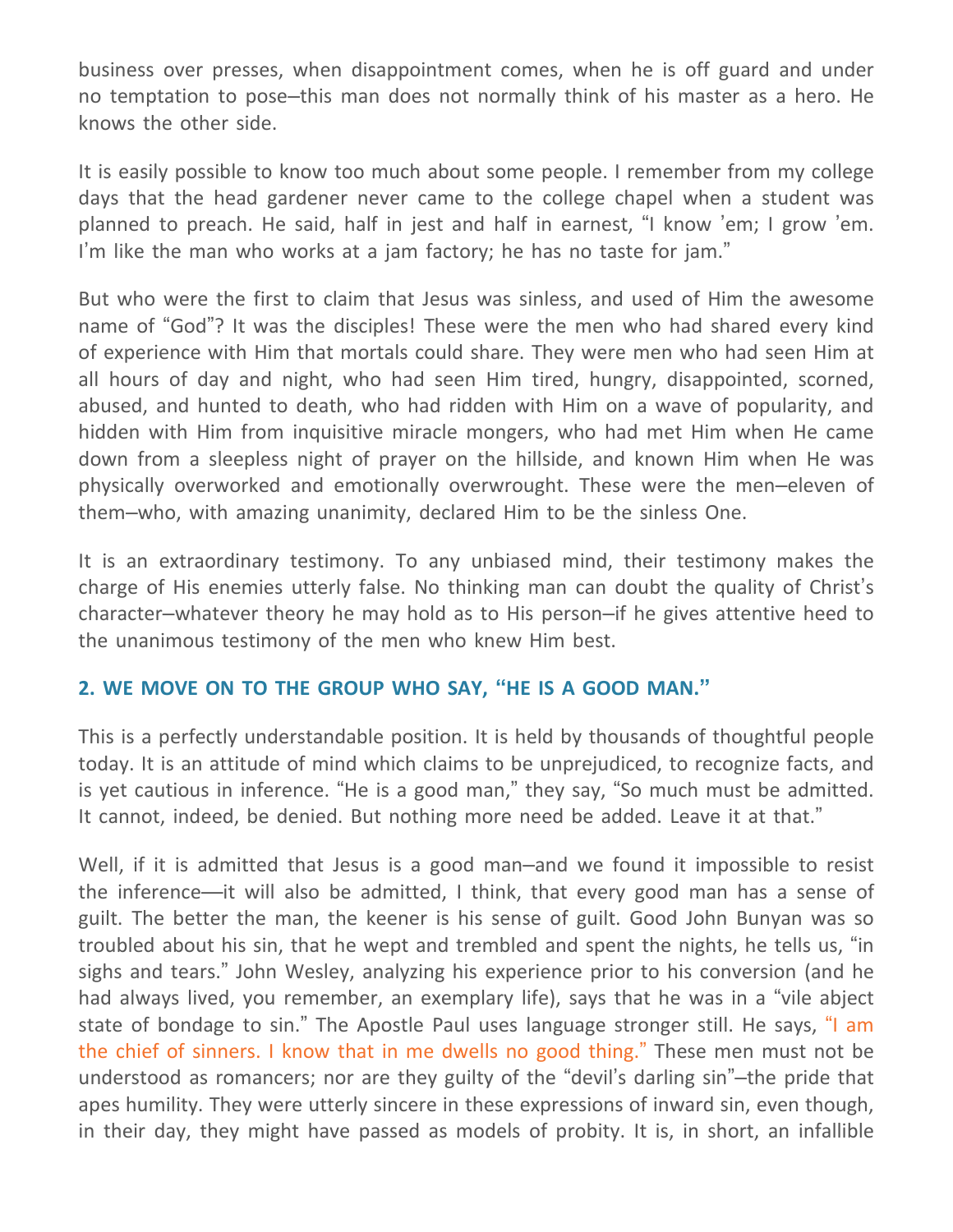mark of a good man, that he has a keen sense of guilt. If we knew a man who, on our slight acquaintance, had impressed us as being a good man, and we hear him assert that he was without sin, we should be inclined, on that single fact alone, to revise our judgment of him.

Now, it is just here that another aspect of the uniqueness of Jesus emerges again. He was, by the unanimous testimony of most intimate witnesses, a good man, and yet He had no sense of guile. Publicly He made the challenge, "Who of you convinces me of sin?"–and there was none to answer. Not only were His intimates unable to discover sin in Him; He had no awareness of it Himself. He lived intimately with His Father-God, but the holiness of God did not rebuke Him.

We are face-to-face with something unique in human experience: a good man—without a sense of sin. Can we abide in the hypothesis of His manhood? If it be granted that He was good, and if it be granted that a good man always has a keen sense of sin, are we not constrained to believe that He was something more than a good man? Speaking for myself, I am so constrained; I cannot abide in the belief that He was a mere man. I sought to live in that faith once, but He outgrew the category. Does He not outgrow the category in your mind as well? I do not suggest that the whole case rests on the one argument I have used, for that, by itself is but a scrap of the evidence. Yet it clearly points one way.

### **3. LET US STAND WITH PETER WHO SAID, "YOU ARE THE CHRIST."**

No greater claim could be made for anyone. It is claimed for Him that He is the Promised of Israel, the self-disclosure of God. Dare we join the company of those who stake that claim?

What might a plain man ask of such a claimant to these high and august titles? Might he ask a sign? That is what the Jews asked from Him: "Give us a sign," they said. What did they mean? They meant that He should show them a wonder, a miracle, some astonishing physical phenomenon. "Give us a sign," they urged, and always He refused. After all, what would a miracle prove for spirituality and deep religion? The credentials of God are not to be found in signs and wonders and portents. "An evil and adulterous generation," said Jesus, "seeks after a sign…and no sign shall be given to it."

And in any case we cannot ask for such signs today. What would be proof to us? How can we be sure that He was all that they claimed He was? We must know the answer to this. If He was the Christ of God, all His words are dependable. If He was just a good man, and sadly self-deceived in His claim to speak with authority, we are utterly without hope in this dark world, and God was never spoken unambiguously by anyone.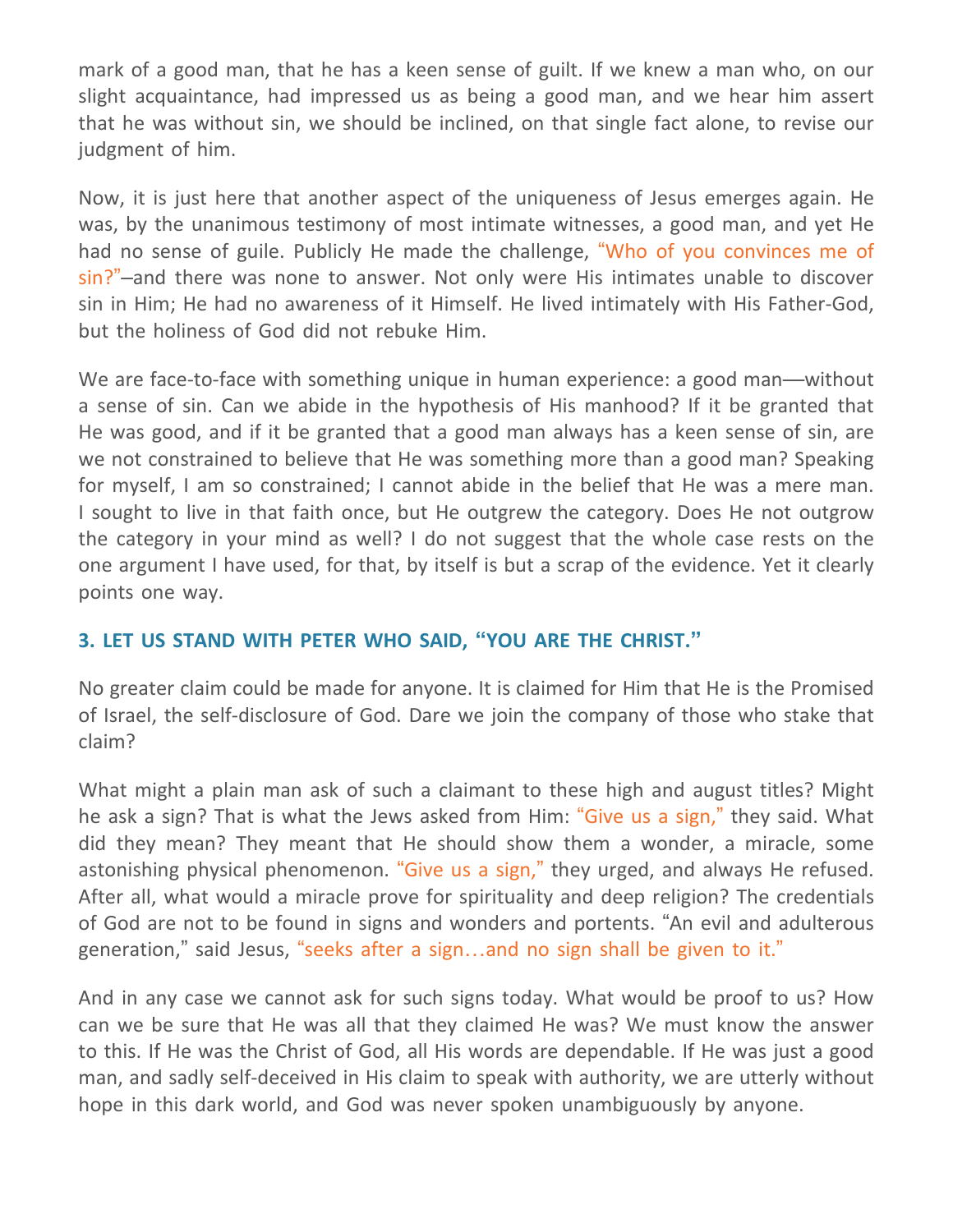Well…here are half a dozen reasons which might make us uncomfortable in the supposition that He was just a good man.

He accepted worship–which is the right of God alone.

He forgave sins–which, again, is God's unique prerogative.

His personal claims drive us to one clear alternative: either that He was deranged, or He was all that He said He was. "I am the bread of life." "I am the light of the world." "No one comes to the Father, but by me." "The Son of man is lord of the Sabbath." "He that loses his life for my sake shall save it." Jesus has won devoted adherents–and in increasing multitudes–as century has succeeded century. Nearly a third of the world now acknowledges the carpenter as King. The witness of time is emphatically with Him. He has won devoted followers among all the races of human beings. Muhammad said that this Muslim religion would flourish where the palm tree grew, and in the main, he was right. But no limit of clime or culture can be put to the sway of this Jesus. Africans and Eskimos, Chinese and Chileans–all declare that Jesus is Lord. Geography emphatically witnesses to Him.

Yet even that is not enough. Weighty as it is, the human heart craves for some proof. Is it possible for us to have a personal proof? I am sure it is. At the last, the proof is in you. I mean this. Every man or woman who really meets Jesus, feels the impress and challenge of His life. There is something utterly unique in meeting Him. Everybody who has had the experience–and a multitude of you have—is behind me in this assertion. When Christ looks at you, you know that

He sees you through and through–your secret hopes, your nameless fears, your gusty passions, your dirty, furtive sins. You cannot pose to Him. Yet, when you see how truly He loves you, though He knows the worst about you, and "beckons you to follow on His road," all that is decent in you leaps out in response. Your heart cries out for Him. You know it. You feel it. You would be lying if you denied that He pulled the heart out of you. That is the proof you were seeking. He embodies all that you have "willed or hoped or dreamed of good." He does not need to display any other credentials. Your heart knows Him, cries out to Him, and will not be satisfied without Him.

Oh! You can run away from Him like the rich young ruler did, but it is only your b6dy that will run. Your heart will play you traitor. It knows its Lover and will abide with Him. Having truly seen Him once, it will hunger for Him forever. "None but Christ can satisfy." Though you live your whole long life through, in willful rebellion, and will not have this Man to rule over you, nothing and no one else can give you peace. Therefore, I say—if you would prove Him, meet Him. Open your heart to Him. Fashion your lips in prayer. It may be years since you prayed, and you may feel half foolish as you do so